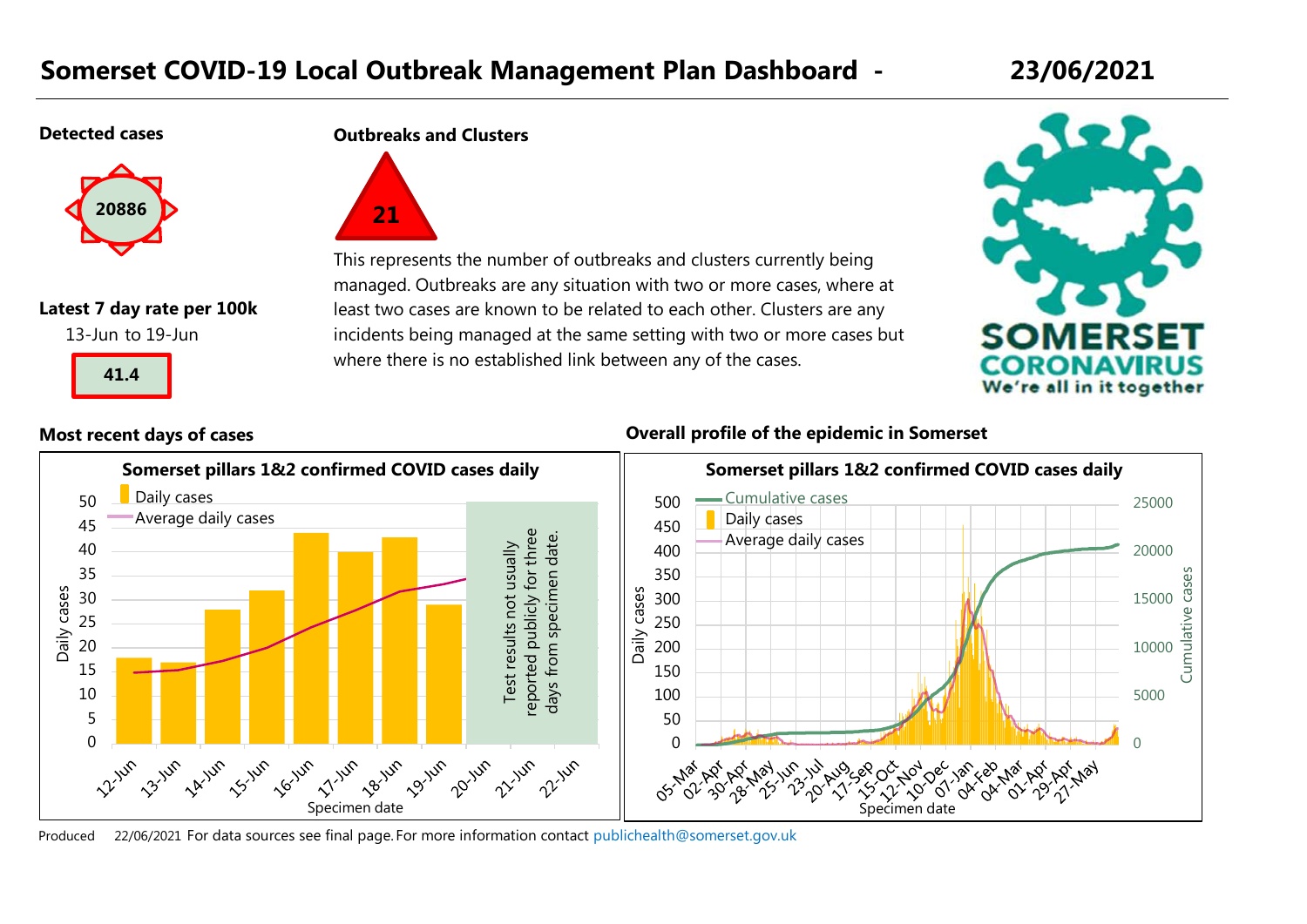# **Somerset COVID-19 Local Outbreak Management Plan Dashboard - Cases**

### **Weekly cases (excludes most recent three days with incompletely reported results)**

| <b>District</b>     | 23-May<br>to 29-May per 100k | 7 day rate | 30-May<br>to 05-Jun | 7 day rate<br>per 100k | $06$ -Jun<br>to 12-Jun | 7 day rate<br>per 100k | $13 - Jun$<br>to 19-Jun | 7 day rate<br>per 100k |
|---------------------|------------------------------|------------|---------------------|------------------------|------------------------|------------------------|-------------------------|------------------------|
| Mendip              |                              | 4.3        | 3                   | 2.6                    | 10                     | 8.7                    | 49                      | 42.4                   |
| Sedgemoor           |                              | 4.1        | 14                  | 11.4                   | 34                     | 27.6                   | 68                      | 55.2                   |
| Som W & Taun.       |                              | 4.5        | 8                   | 5.2                    | 32                     | 20.6                   | 80                      | 51.6                   |
| <b>Sth Somerset</b> | 9                            | 5.3        | 6                   | 3.6                    | 28                     | 16.6                   | 36                      | 21.4                   |
| <b>Somerset</b>     | 26                           | 4.6        | 31                  | 5.5                    | 104                    | 18.5                   | 233                     | 41.4                   |

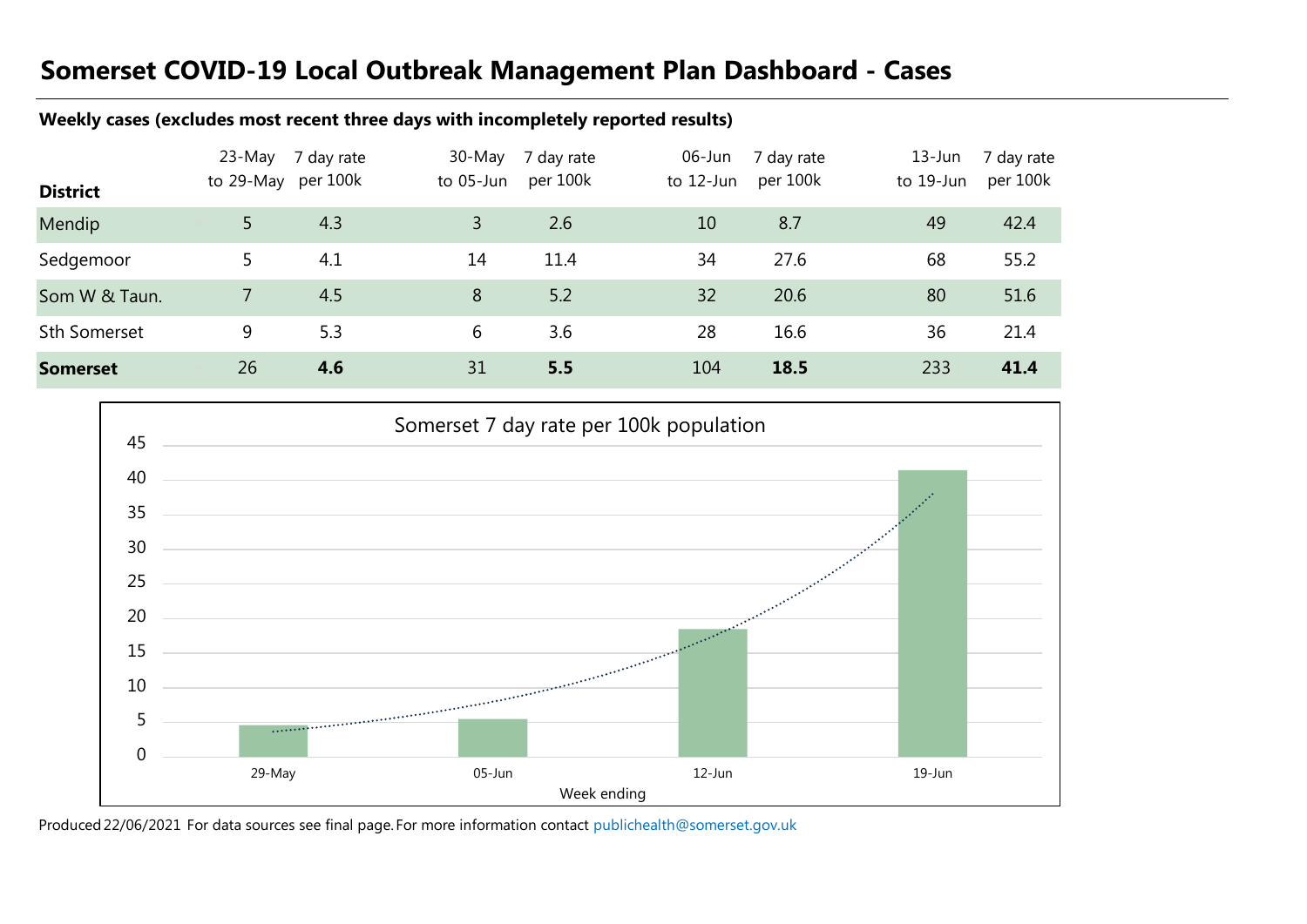

### **Somerset COVID-19 Local Outbreak Management Plan Dashboard - Cases Map**

#### **Date range 13-Jun 19-Jun**

March 2021 - we have updated the colour scheme to reflect the new lower case numbers.

The numbers in this map show the current cases in the past 7 days, the colour of the tag shows the equivalent rate of positive cases per 100,000 population over a 7 day period. Case numbers in Taunton, Wellington, Chard, Yeovil, Bridgwater and Frome have been combined across the urban area with rates based on the combined area population.

#### **Weekly rate per 100k**

| $200+$    |
|-----------|
| 100 - 199 |
| 70 - 99   |
| 40 - 69   |
| <40       |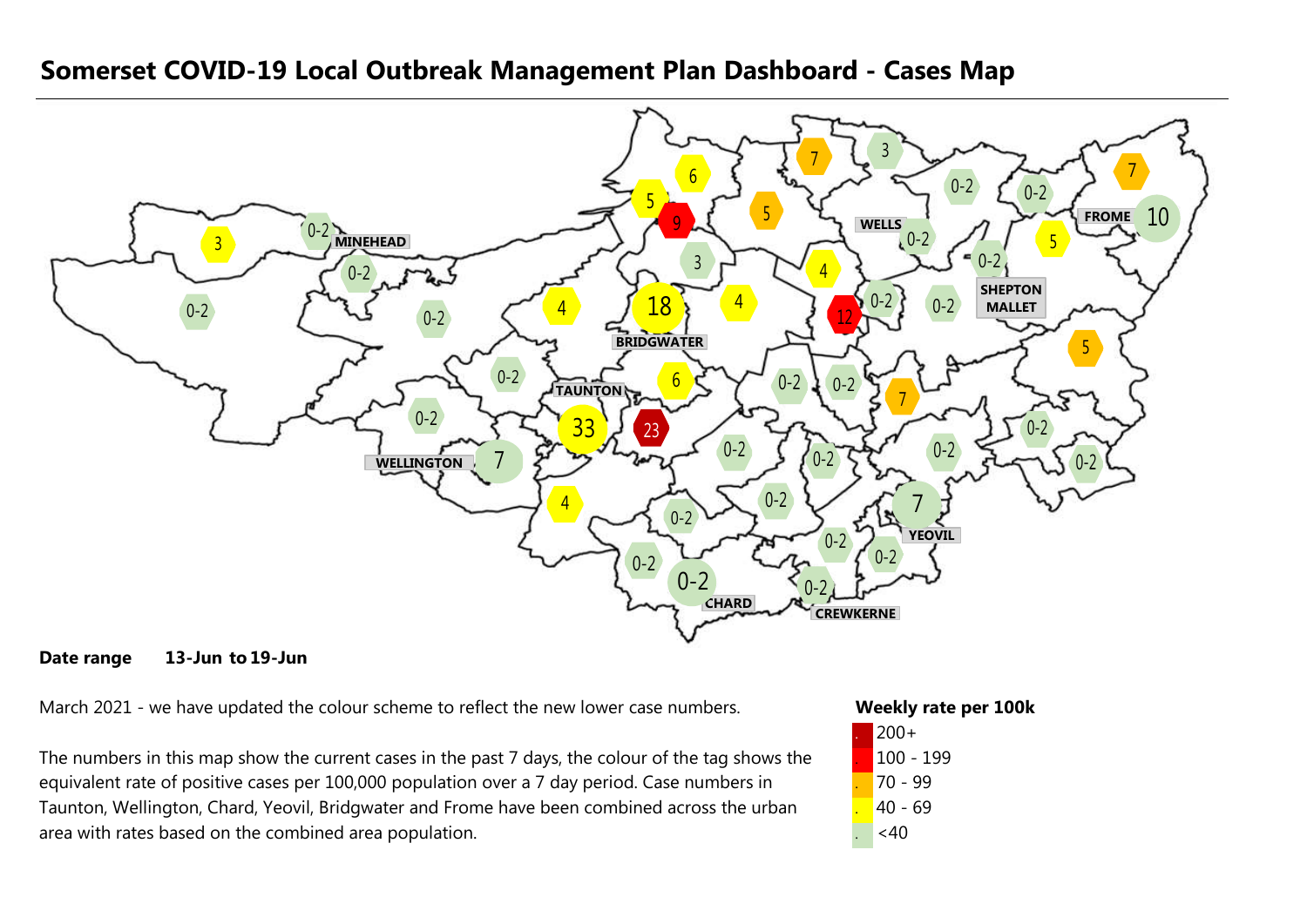# **Somerset COVID-19 Local Outbreak Management Plan Dashboard - Wider Context**

| Latest R number range for the South West                       | What is R?                                                                           | <b>Region</b>   | R                  |
|----------------------------------------------------------------|--------------------------------------------------------------------------------------|-----------------|--------------------|
|                                                                | The reproduction number (R) is the                                                   | UK              | No longer produced |
| $1.0 - 1.5$                                                    | average number of secondary infections<br>produced by 1 infected person.             | England         | $1.2 - 1.4$        |
|                                                                |                                                                                      | East of England | $1.1 - 1.3$        |
| Last updated on Friday 18 Jun 2021                             | An R number of 1 means that on<br>average every person who is infected               | London          | $1.1 - 1.4$        |
| Produced by:                                                   | will infect 1 other person, meaning the<br>total number of new infections is stable. | <b>Midlands</b> | $1.0 - 1.3$        |
| UK Government Scientific Advisory Group for Emergencies (SAGE) |                                                                                      | NE and Yorks    | $1.0 - 1.3$        |
|                                                                |                                                                                      | North West      | $1.3 - 1.5$        |
|                                                                |                                                                                      | South East      | $1.0 - 1.3$        |
|                                                                |                                                                                      | South West      | $1.0 - 1.5$        |
|                                                                |                                                                                      |                 |                    |

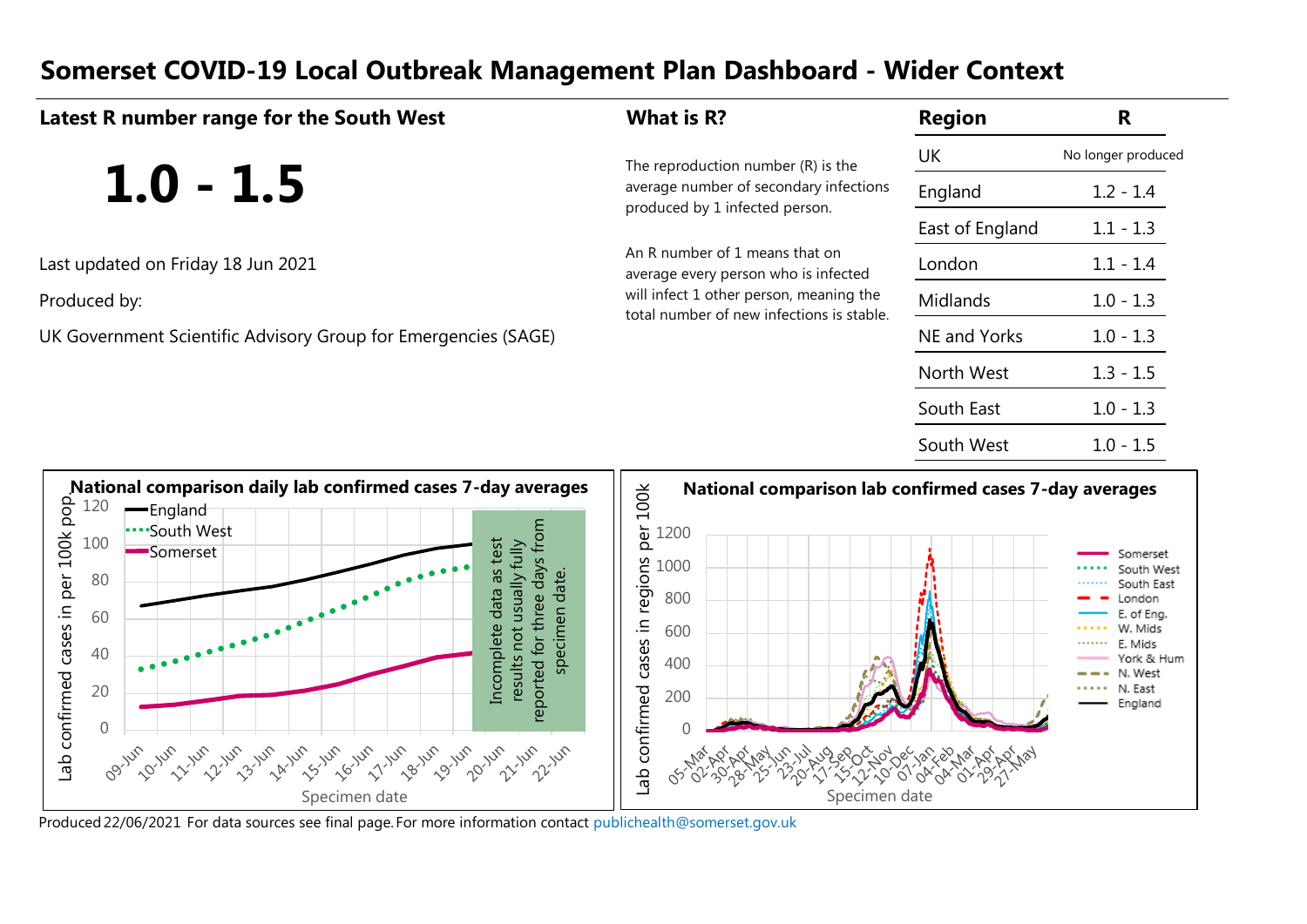

## **Somerset COVID-19 Local Outbreak Management Plan Dashboard - Deaths**

Produced22/06/2021 For data sources see final page. [For more information contact](mailto:publichealth@somerset.gov.uk) publichealth@somerset.gov.uk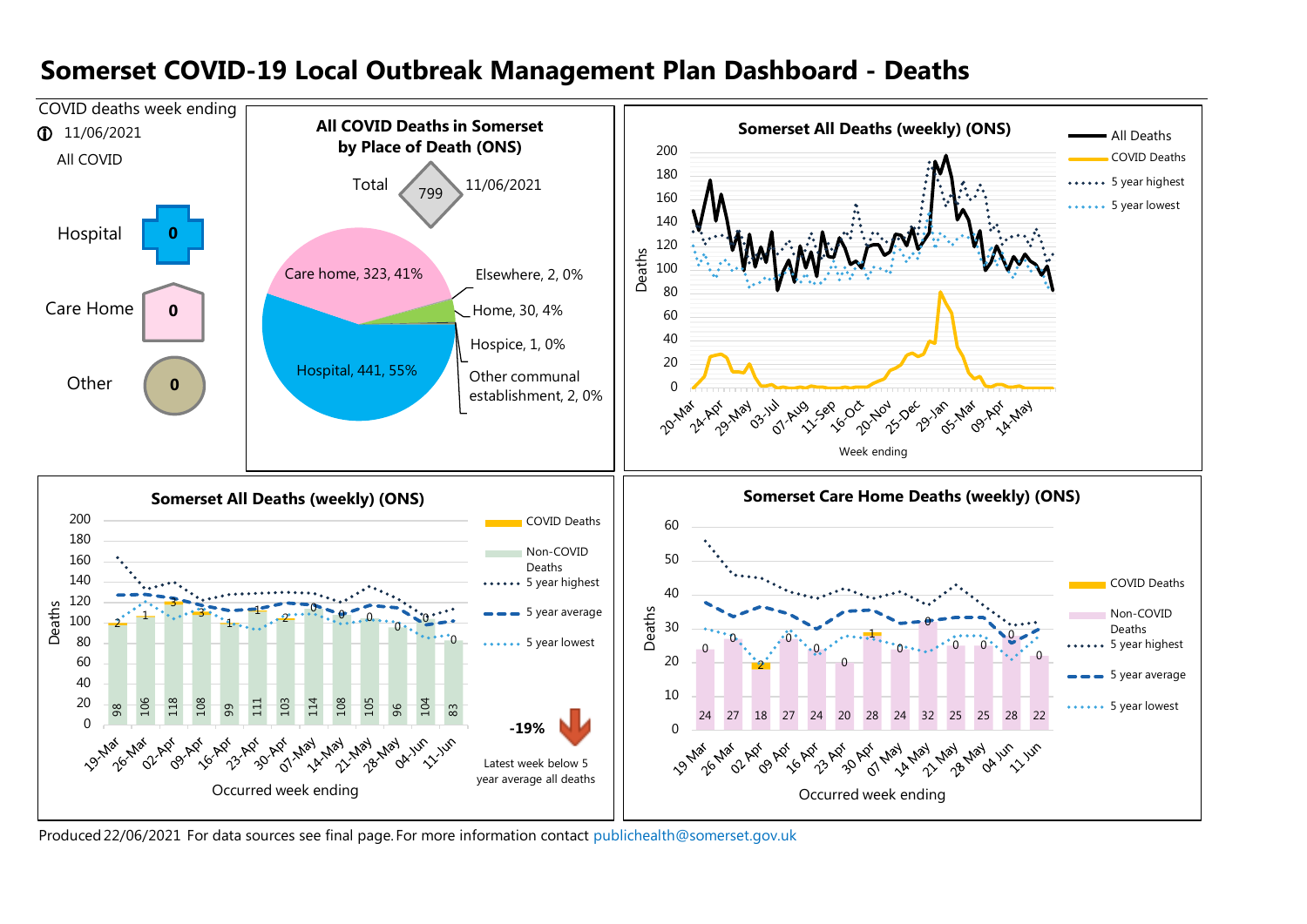#### **Daily detected cases pillars 1&2 (Lab confirmed) Pillar 2 Tests per 100k population last 7 days per 100k pop. 7 day rate** 15000 Mendip 100 reported publicly for three **Sedgemoor** reported publicly for three Lab confirmed cases per 100k pop. Lab confirmed cases per 100k pop. days from specimen date. days from specimen date.90 Test results not usually Test results not usually 12500 Som. W&T 80 S. Som. 70 Somerset 10000 60 South West 50 South West, 11,014 South West, 11,014 Somerset West and 7500 Sedgemoor, 11,207 Sedgemoor, 11,207 Somerset West and 40 Somerset, 11,456 Taunton, 12,045 Somerset, 11,456 South Somerset, South Somerset, Mendip, 11,009 30 Mendip, 11,009 5000 20 11,403 10 2500 0 **Marylan UP VIVA Un Bylun UP LA JUP Un Ly Jun UP TO JUP Un 11un Un Britis** un <sub>Loilun</sub> **UP 2014P** un 22 Jun **HO Jun** sp zivn  $\Omega$ **Daily detected cases pillars 1&2 (Lab confirmed) District COVID deaths (ONS data) per 100k pop. 7 day rates** 11/06/2021 Total deaths Place of death breakdown **Elsewhere** 500 Mendip pop. Lab confirmed cases per 100k pop. 450 Sedgemoor **183** Mendip 77 97 71 1 Som. W&T 400 Care home S. Som. 350 Somerset **198** 300 Sedgemoor 64 127 7 South West  $\blacksquare$  Home confirmed cases 250 200 **Hospice 226** 150 S. W&T 114 105 5 2 100 **Hospital** del 50 **192** S. Som 68 11 112 1 0 H. Other communal 0% 20% 40% 60% 80% 100% establishment

## **Somerset COVID-19 Local Outbreak Management Plan Dashboard - District focus**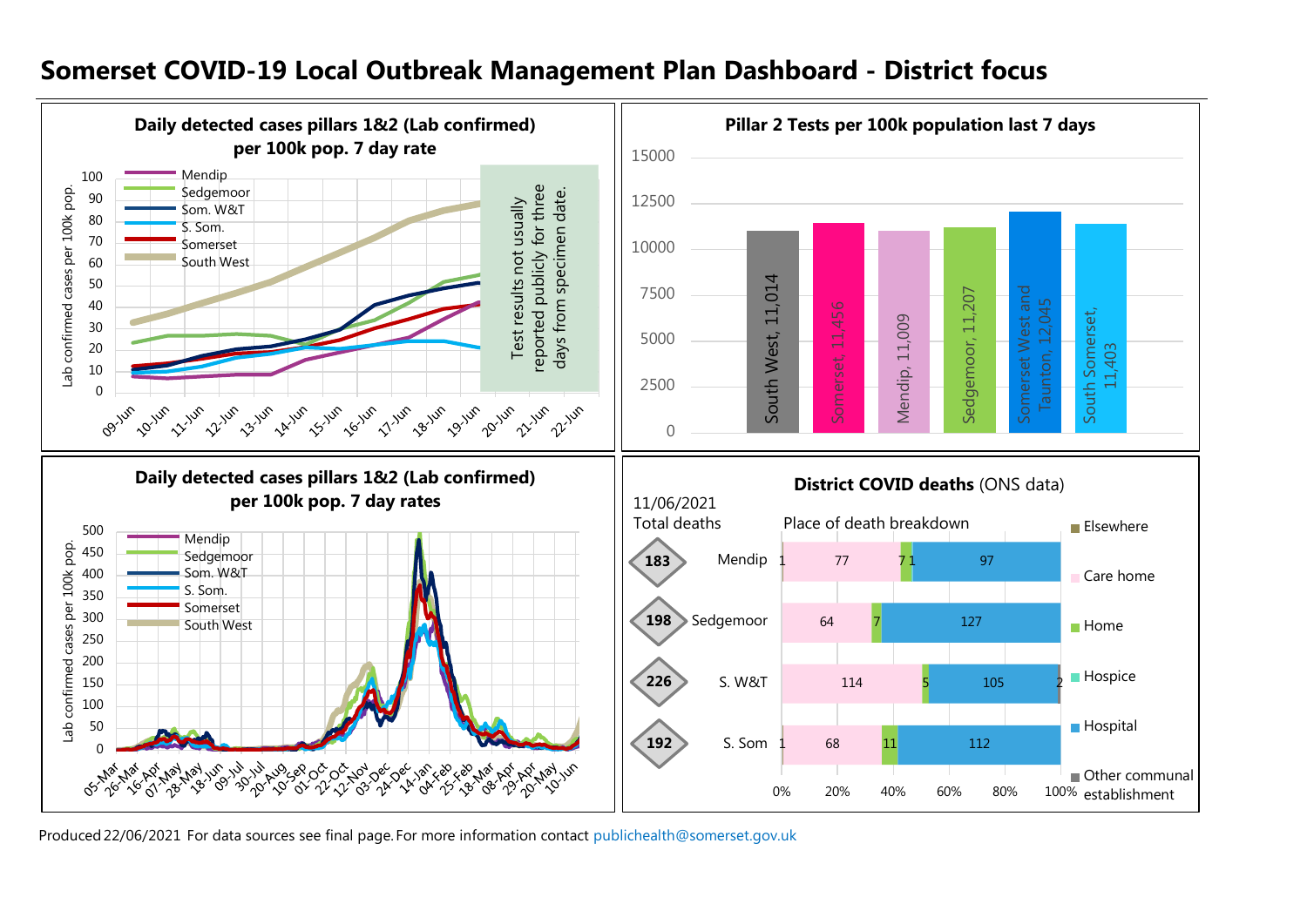# **Somerset COVID-19 Local Outbreak Management Plan Dashboard - COVID Vaccinations**

This page will be further developed once there is more routinely available data published nationally. [Co](https://www.somersetccg.nhs.uk/health/local-services/health-services-during-coronavirus/covid-19-vaccinations-in-somerset/)vid-19 vaccinations in Somerset - Somerset CCG This vaccination data is NHS data, reported here with the agreement of the Somerset Clinical Commissioning Group. Specific queries regarding vaccination need to be directed towards the NHS. For more information on the local COVID-19 Vaccination Programme please see



Population numbers are based on ONS 2019 estimates hence potential for uptake over 100%.